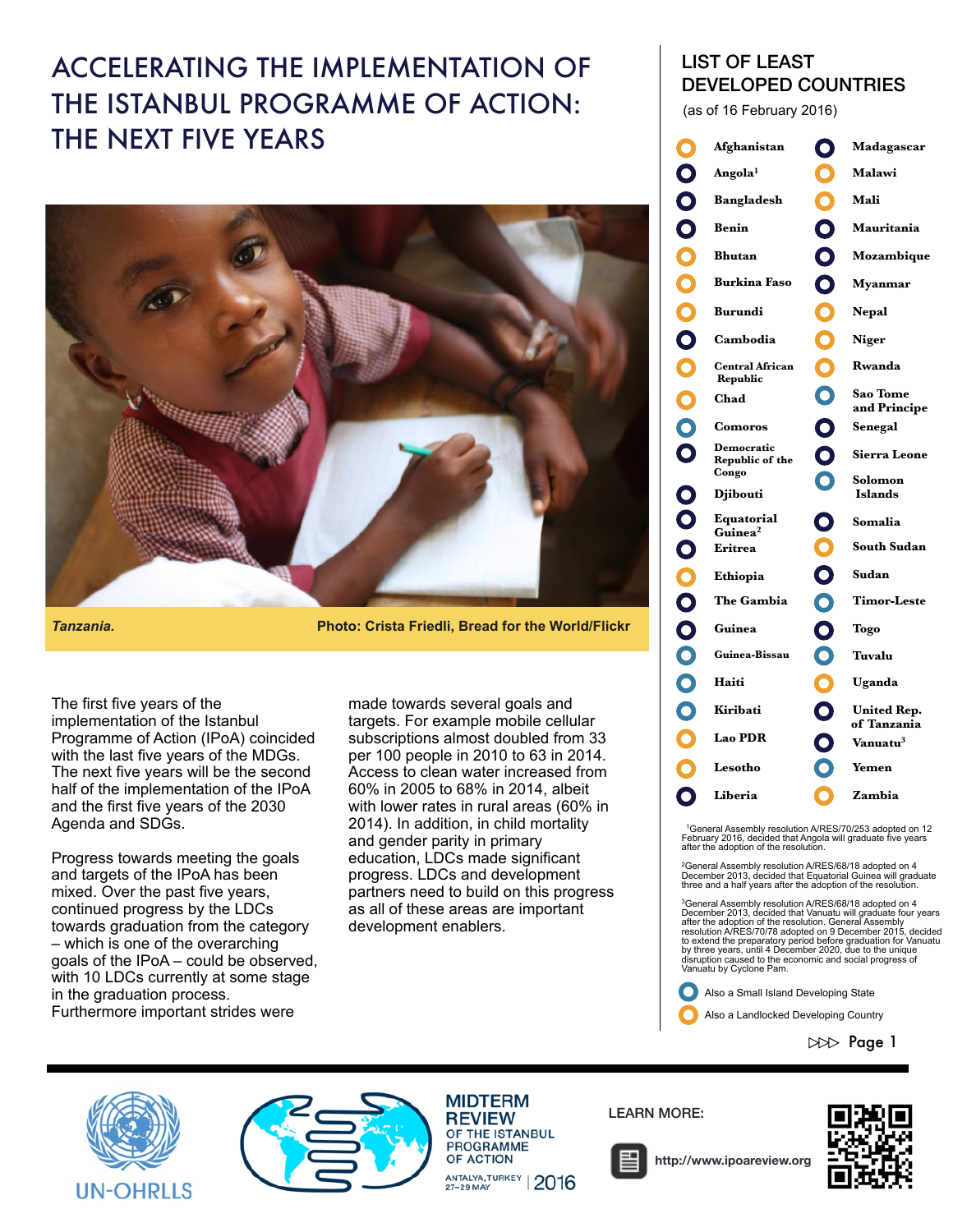Most LDCs did not meet most of the IPoA targets on human and social development, which were closely related to the MDGs, despite acceleration of efforts over the past five years. In order to reach SDG1 - End poverty in all its forms everywhere - poverty in all countries and for all groups needs to be eradicated. Hence, increased efforts and concrete actions in the eight priority areas of the IPoA are imperative from both the LDCs and their development partners.

Challenges to the sustainable development of LDCs remain, with some new and increasing risks and uncertainties threatening their development gains, including lower and volatile commodity prices, fluctuations in the level of financial flows to LDCs, major natural disasters and health epidemics like the Ebola outbreak in West Africa. LDCs are more vulnerable to such shocks due to high levels of poverty, limited fiscal space and limited capacity. Export concentration increases the vulnerability to commodity price volatility. The diversification of the production and export bases, though productive capacity building, will go a long way

towards reducing the structural vulnerability of LDCs. LDCs need to further build their national capacity to respond to various kinds of shocks – including through insurance and social protection measures both at the micro and macroeconomic levels– with support from development partners. The establishment of a dedicated mechanism for crisis mitigation should be explored further.

A precondition for structural transformation in LDCs is the increase in agricultural productivity, which is also crucial for eradicating poverty and malnutrition and hunger. On average, agriculture employs around 60% of the population in LDCs while it accounts for 25% of GDP. Increased focus on agricultural and rural development as well as inclusive and sustainable development is needed and a comprehensive support package ranging from improvements in infrastructure such as roads and storage to better access to credit, land, insurance and technology and improved market access is required in this regard.

One area where policies of LDCs need to focus more to achieve structural transformation is employment. Setting employment creation as the objective of macroeconomic policies and as the means to achieve meaningful and sustainable improvements in living standards in LDCs would need to address several bottlenecks, including enhancing technical, vocational education and training. In this context, LDCs need to not only seek to raise the rate of output growth but also to increase the labor intensity of growth. Furthermore, disadvantaged groups like youth and women need to be targeted.

The IPoA foresees the establishment of a Technology Bank and a Science, Technology and Innovation Supporting Mechanism for the LDCs, for which a feasibility study has been concluded. It is crucial that this institution is operationalized in 2017, especially given its potential to accelerate productive capacity building, structural transformation, and sustainable development.





*Bangladesh.* **Photo: Laura Elizabeth Pohl, Bread for the World/Flickr**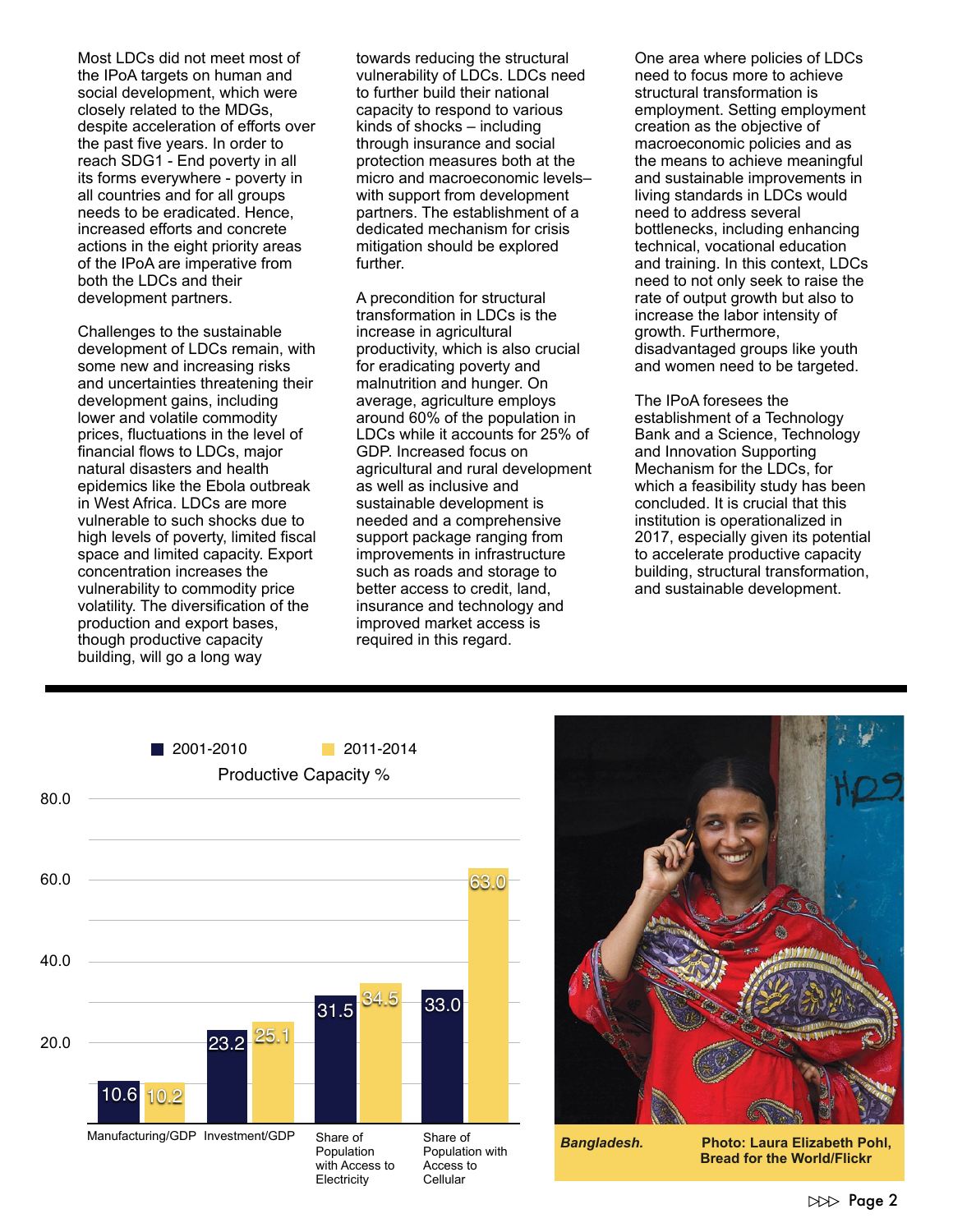

Trade is an integral part of both the IPoA and the SDGs, acknowledging its potential to create decent employment, including for women, integrate regional and global value chains and generate sufficient foreign exchange earnings to cover imports of intermediary and capital goods needed for industrialisation. However, since 2011 the share of LDC exports in total world trade has been largely stagnant at around 1.1%, after doubling during the previous decade. Thus it is imperative that the agreements reached at Doha and Nairobi be implemented without delay, especially the full implementation of DFQF market access for all products from all LDCs, more beneficial rules of origin, reduction of Non-Tariff Barriers (NTBs), operationalization of the services waiver and implementation of the trade facilitation agreement. In addition, the share of Aid for Trade provided to LDCs should be increased so as to support the removal of supply-side constraints.

LDCs made some progress with respect to domestic resource mobilization which not only increases resources for development but also enhances their fiscal space. The ratio of government revenue to GDP, excluding grants, increased from 13% in 2001-2010 to 16% in 2014. However, the tax base in LDCs can be significantly enhanced and in a sustainable manner only through productive capacity building and inclusive growth. Domestic resource mobilisation efforts can complement ODA. Such efforts should not be geared

*Burkina Faso.* **Photo: Eric Montfort/Flickr**

toward raising government revenue only but should also contribute to the achievement of the SDG of reducing inequality.

In the foreseeable future, LDCs will continue to depend on external development finance, particularly on ODA, for their development. Yet ODA to LDCs trended downwards since 2011 and the average share of ODA to LDCs as a percentage of GNI of Development Assistance Committee (DAC) donors was only 0.09% in 2014. There has been as a slight rebound in 2015. The development partners need to fulfill at the earliest their commitment to provide the equivalent of 0.15 - 0.2% of their GNI as ODA to LDCs, and to allocate a higher share of their total ODA to LDCs. It is also important to uphold the principles of aid and development effectiveness, including predictability and transparency, harmonisation, country ownership, and untied aid. The impact of ODA will have a multiplier effect if more ODA goes to the productive sector and if ODA is used catalytically to leverage more resources for investment in infrastructure development and energy.

Following very strong growth between 2005 and 2010, overall FDI flows to LDCs have remained broadly constant over the past five years, accounting for 1.9% of world FDI. LDCs need to attract larger and more diversified FDI flows, including by promoting a more conducive environment for the private sector.